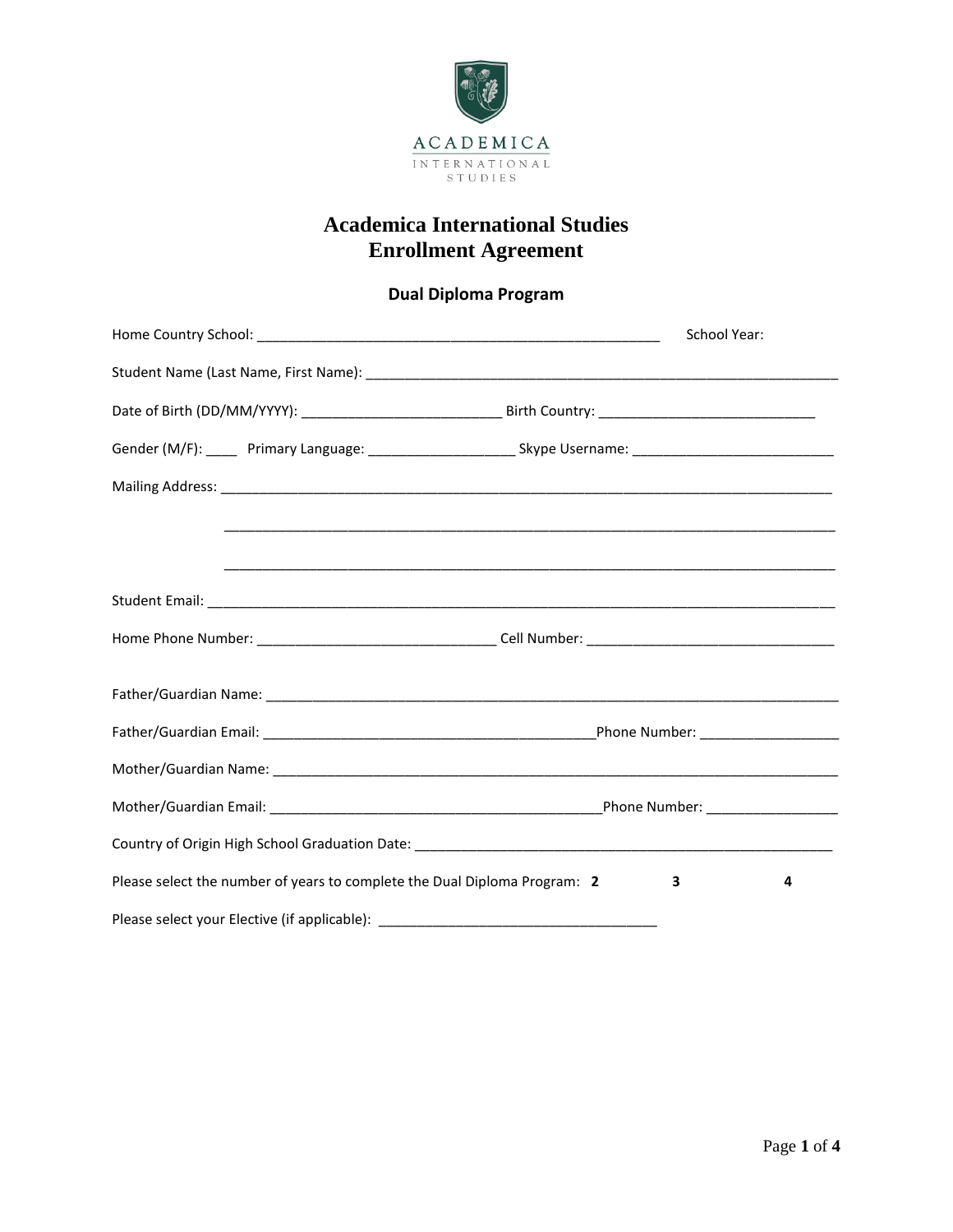

### **Information about the Dual Diploma Program**

#### **Enrollment and payment methods**

To complete this enrollment I understand that I will be required to pay the one-time registration fee of  $\epsilon$ 125.00. Said fee is valid for the entire duration of the program and is non-refundable. Following the forwarding of this enrollment form, I understand that I will be issued the invoice for the Enrollment Fee with the bank details for making payment. My enrollment for the admission test for the Dual Diploma Program will not be considered valid unless the Enrollment Fee has been paid by the last day for enrollment in the Program. Only once the admission test has been successfully passed will I be officially registered as a student and be given instructions for paying the Tuition Fee. The net Tuition Fee must be paid in two installments of 50% of the annual amount, as indicated on the invoice. This is issued in advance before the start of classwork for each academic semester. The Tuition Fee pertaining to each semester must be paid by the fifth day after the beginning of the semester, as per the deadline indicated on the invoice.

#### **Cancellation policy**

After passing the admission test, I will be entitled to a total refund of the fee of my fee for the immediate upcoming semester if I submit a written cancellation that is received by info@materdoppiodiploma.it within 5 working days after the date of starting the course (which varies for each semester), but not if the student has already started program coursework. No reimbursement of the semester in progress will be possible after this date. No payment of the Tuition Fee will be owed for the following semesters following withdrawal from the program.

#### **Student notice**

I agree to comply with the Academica International Studies policy and regulations, including those outlined in the Student-Parent Handbook (as amended). I understand that this information provides the requirements for obtaining the Diploma from Academica International Studies, provided that I remain enrolled in good standing and in accordance with the school rules. Academica International Studies will not be responsible for any regulations or procedures not present in this policy or the Student-Parent Handbook (as amended). Academica International Studies reserves the right to discontinue any student's education for unsatisfactory progress, nonpayment of tuition, or failure to abide by school rules. Academica International Studies does not guarantee the transfer of credits to any school, university or institution. Any decision regarding the validation, suitability, application and acceptance of credits is the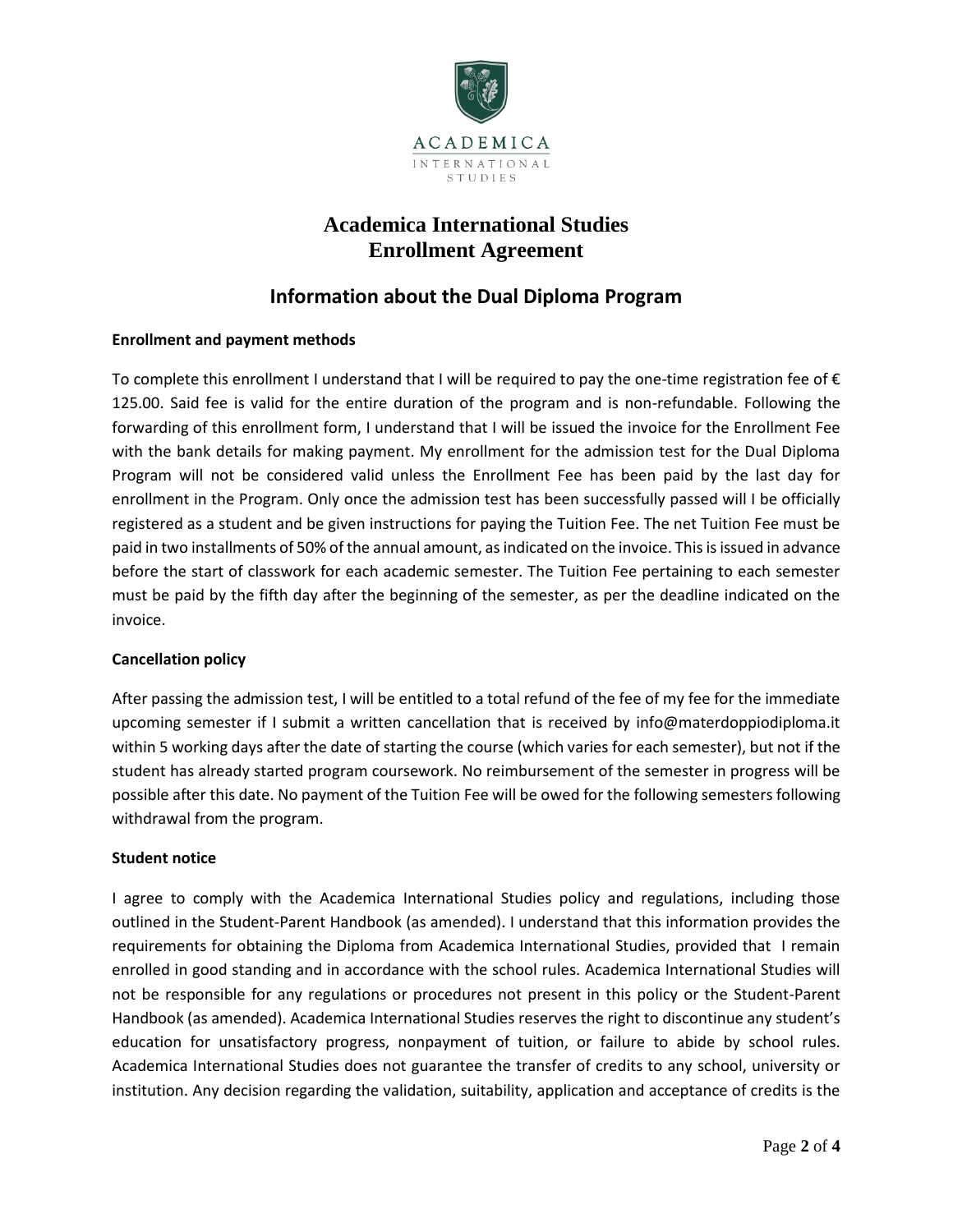

responsibility of the institution that will receive the students. This document does not constitute a binding agreement unless agreed by all parties involved.

#### **Obligations of the student**

I agree to make full payment of the semester before being admitted to the subsequent enrollments. I I further understand that, if I intend to withdraw, I will notify the school by providing such written notice to the Program Director.

I am aware that, for the release of the Diploma, it is necessary for my Italian schooling to be validated and converted into the necessary credits, and for the appropriate documentation and certificates to be forwarded to Academica International Studies. In the absence of this information and data released by the school (transcripts), Academica International Studies will be unable to issue the Diploma, without this giving rise to any liability or further obligations on its behalf. Therefore, I undertake to authorize my school, by means of the appropriate consent in accordance with art. 7 or 8 of EU Regulation 2016/679, to transfer my data to Academica International Studies.

I accept that Academica International Studies may cancel my registration in the event of non-compliance with the attendance, academic, or financial requirements, or if I disrupt the daily activities of the school. I understand that I must maintain satisfactory academic progress, as described in the Student-Parent Handbook (as amended), and I hereby accept all its points and the obligation to fulfil all financial obligations towards D.D. International and Academica International Studies in their entirety before obtaining the Diploma. I am aware that I will be able to receive the qualification of my US High School Diploma only after having obtained the 24 credits required, meaning after having successfully completed the last academic year at the Italian high school.

#### **Privacy policy**

Pursuant to and for the purposes of art. 13 of the EU Regulation 2016/679 (hereinafter, GDPR), by signing this form, the data subject acknowledges and accepts the terms and conditions of the processing in relation to the management of the procedure concerning the conferment of the Dual Diploma. In particular, the data subject is informed that:

The Controller of the collected data is the company, Academica Virtual Education LLC with headquarters in Florida, 6340 SUNSET DRIVE, MIAMI, FLORIDA, USA 33143. The Data Controller has obtained of the services of the company, D.D. International SRLS, identified as the Processor in charge of the collection, management and transmission of data. The contact information of the Processor is as follows: Stradone San Fermo, 21 – Verona, Tel. 045 8033734 - email info@materdoppiodiploma.it